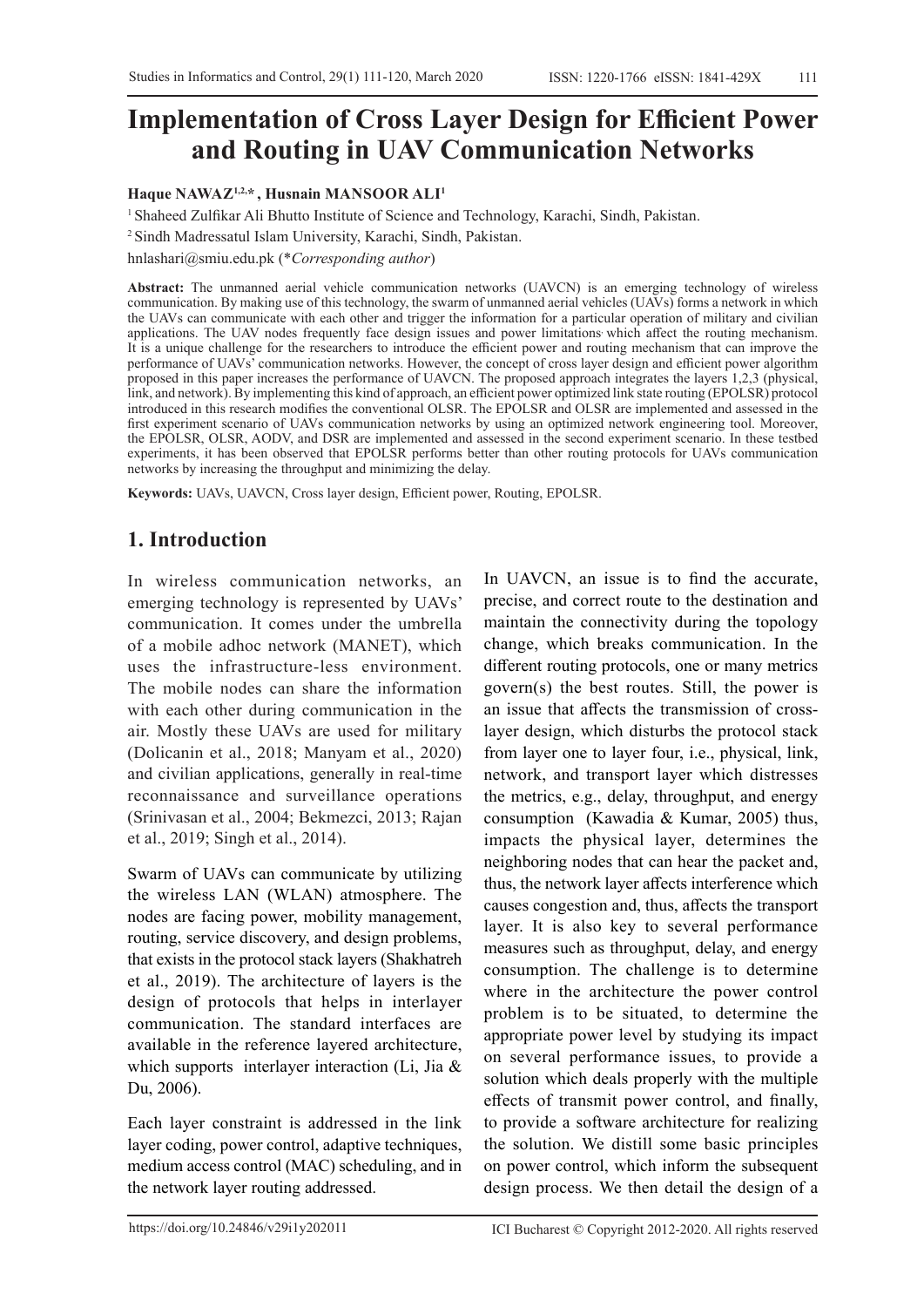sequence of increasingly complex protocols, which address the multidimensional ramifications of the power control problem. Many of these protocols have been implemented, and may be the only implementations for power control in a real system. It is hoped that the approach in this paper may also be of use in other topical problems in cross-layer design. The cross-layer method is considered an effective mechanism to improve performance. It permits the constraints to be passed from the end-to-end layers. In addition, (Chen et al., 2007). IEEE stated that routing is the technique that chooses the best route by using the shortest hop metric. The energy efficient routing is a significant problem which can be addressed (Gupta et al., 2016; Cruz et al., 2018). However, the cross-layer technique can be considered in order to explore the performance significantly. Moreover, (Casaquite & Hwang, 2006) discuss the scheduling power control to find out the best possible tx power, which sustains the signal-tointerference plus noise ratio (SINR) constraint, and, besides, the required data rate in ad-hoc wireless networks. However, it is inconvenient to solve the power control issue and maximize the lifetime of the network.

The researchers (Ghada et al., 2009) have introduced an approach to maintain and control routes in MANET and decrease the intra network interference and increase the lifetime of the network. The concept of integration among route selection and power control mechanisms has been introduced by assuming the node's selfish deportment, in which every node will vary its tx power despite the decision and status of other nodes. The cross-layer and modified adhoc on demand distance vector (AODV) routing protocol proposed in this research is carried out by simulation. The obtained results demonstrate that it increases the network lifetime, consumes less energy, and minimizes the delay. The authors (Zeng, 2019) discuss the UAV consumption of energy. The cross layer design and efficient power algorithm proposed in this paper was designed to increase the routing mechanism. This approach has been implemented. The EPOLSR has been introduced by modifying OLSR so that the routing performance of unmanned aerial vehicle communication networks can be improved.

https://www.sic.ici.ro

The rest of this paper is structured as follows: Section 2 presents the literature review of the adapted routing protocols. Section 3 describes the cross layer design and section 4 proposes the employment of this cross layer design (CLD) for efficient power and routing. Section 5 presents the algorithm utilized for efficient power, while section 6 highlights the implementation of EPOLSR routing protocol. The first and the second experiments are demonstrated in sections 7 and 8, respectively. Finally, section 9 presents the conclusion of the paper.

# **2. Literature Review**

The existing literature regarding to routing protocols has been studied and come up with the solution to implement the new idea that helps to solve the problem. The OLSR protocol has unique characteristics as compared to other protocols. The main feature of OLSR is its proactive nature (Wang et al., 2013). It keeps up an information table (Khan et al., 2019). Thus, it is called table driven. It is an algorithm that selects the best or identical route by discovering numerous features such as bandwidth, a load of the link, delay, etc.

The authors (Alshabtat & Dong, 2011) proposed a new routing protocol for Unmanned Aerial Vehicles (UAVs have proposed an enhanced version of OLSR protocol that is known as a directional optimized link state routing (DOLSR) protocol. This protocol has the advantage of optimizing the end to end delay (E2E). The proposed protocol is better for real-time communication. This protocol hardware doesn't permit UAVs to operate with omnidirectional antennas. Also, proactive routing protocols exchange the topology control (TC) periodically, which consumes more power and bandwidth (BW) resources.

The researchers (Zheng et al., 2014) have introduced the mobility and load aware optimized link state routing protocol (ML-OLSR), which is an extension of OLSR. The enhancement of this protocol is carried out in three phases: the neighbor discovery, the MPR choosing, and the selection of an appropriate route. ML-OLSR uses the mobility aware algorithm and load-aware algorithm to choose the neighbor and route the traffic. In the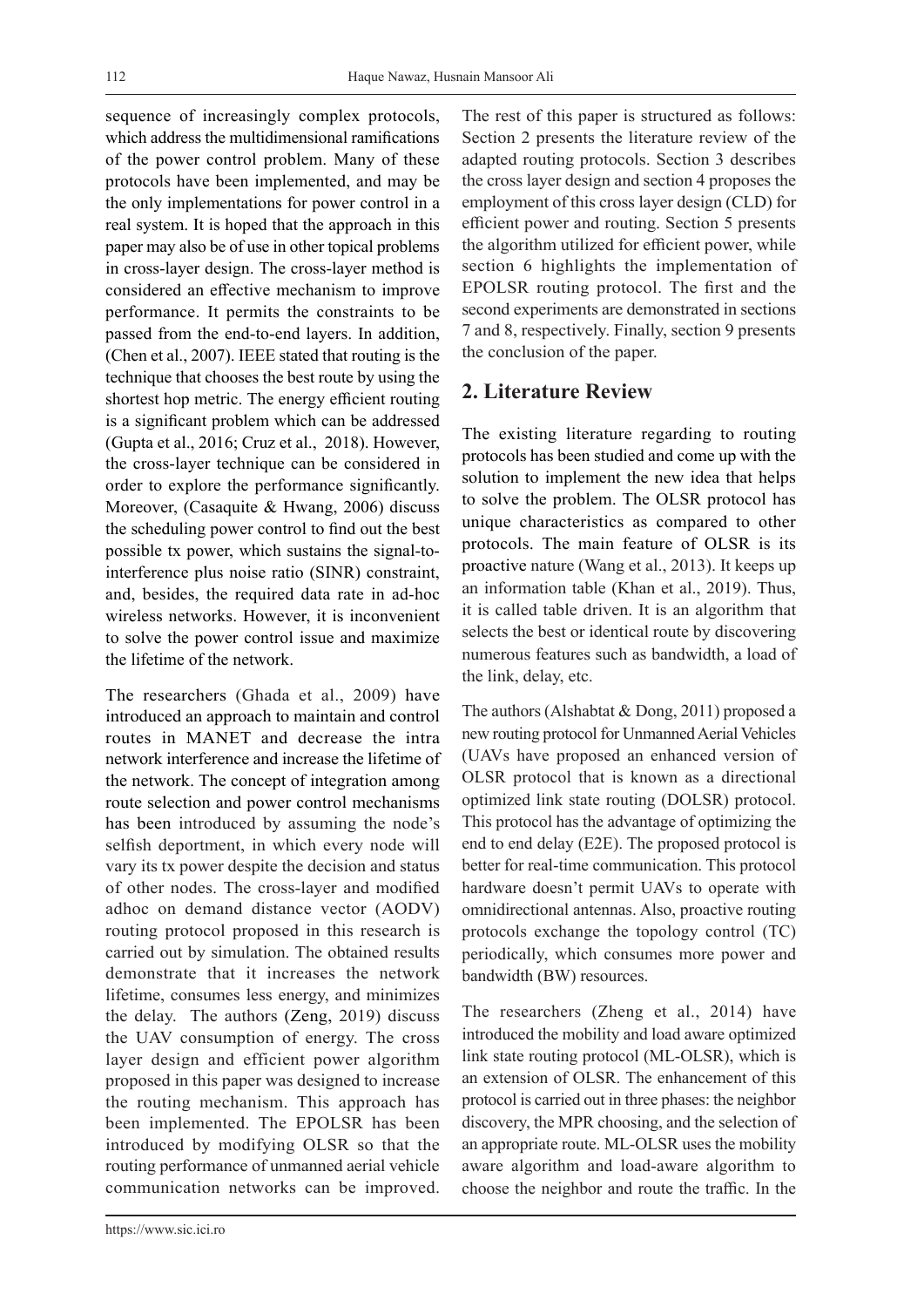mobility-aware algorithm, the mobility-model uses the two novel routing metrics. One is the stability degree of a node (SDN), and the other is the reachability degree of a node (RDN). The authors (Rosati et al., 2013) have proposed an extension version of OLSR known as a predictiveoptimized link state routing protocol (P-OLSR). The characteristic of this routing protocol is the prediction of the quality of the link among unmanned aerial vehicles.

### **3. Cross Layer Design**

The concept of cross layer design is a novel approach through which network resources can be utilized efficiently among the layers for data sharing. The authors (Amin et al., 2015) have proposed a cross-layer model that disseminates information in a peer-to-peer (P2P) network in ad-hoc mode. The issue raised by the authors refers to the fact that the routing overhead is a metric which impacts on redundant communication. However, the crosslayer technique exchanges the information by producing new interfaces among layer7 and layer 3. The exchange of data takes place in both directions among these layers and reduces the overhead. Additionally, the specific interfaces are introduced to support the operations independently. However, this is a different approach concerning the traditional layer. The Gnutella protocol shows an improved performance in terms of transmitting and receiving the data to lower layers. This protocol is used for peer to peer networks. It creates problems in peer discovery when implemented for an ad-hoc mode of the network environment. Flooding takes place for peer discovery based on the application layer, which increases the routing overhead. Therefore, the Gnutella protocol performs the function at application layer7 while AODV operates network layer3. The cross-layer Gnutella receives messages from nodes events at layer7. This technique minimizes the duplication of messages and maximizes the p2p network performance in ad-hoc networking.

The authors (Bennis et al., 2017) have proposed the cross-layer technique for video transfer. In this study, the researchers have provided the concept of multipath forwarding protocol, which enables an efficient video transferring from the source to the base station. The application layer services are prioritized with high priority and low priority video frames. In the proposed scheme, the algorithm1 is used to send packets to the routing layer and it also uses the MAC layer. According to the H.264 standard. I, P, and B frame are used. When the packet belongs to I-frame, then the construction path algorithm is used. However, when the packet belongs to the P and B frame, then the PB construction path algorithm is used. Otherwise, the CBR construction path algorithm is used. The source node chooses the next hop based on the I construction path algorithm for I frame packets. The intermediary node repeats this process until each packet reaches the destination. For this purpose, every chosen node is tagged as reserved I. This demonstrates that these are the only nodes that are responsible for I frame forwarding. After this, it triggers the information to its neighbors with its new current status and sends it to neighbors.

The authors (Shirani, R., St-Hilaire, M. & Kunz, T. 2012) have proposed a cross-layer paradigm that integrates unmanned aeronautical ad-hoc networks (UAANETs) in two applications such as search and surveillance. This supports searching and tracking missions. The unified cross-layer is introduced based on the modular layering architecture, and its mechanism provides the interactions among cross-layer and strict layers. Ultimately this technique supports both applications. These capabilities of the proposed cross-layer architecture are similar to those of the traditional architecture of the UAVs. A network stack responsible for mutual communication with different layers is introduced. The stack module can ensure the functionality of crosslayer communication. The information received from the UAVs' navigation system or sensors is updated regularly. Similar data are used to offer services to different layers by using the network status stack. In this network stack module, different layers protocol information fields which revealed the concept of network status (Conti et al., 2004). Protocols utilize the information either from the top layer or the bottom layer to optimize the functionality. In the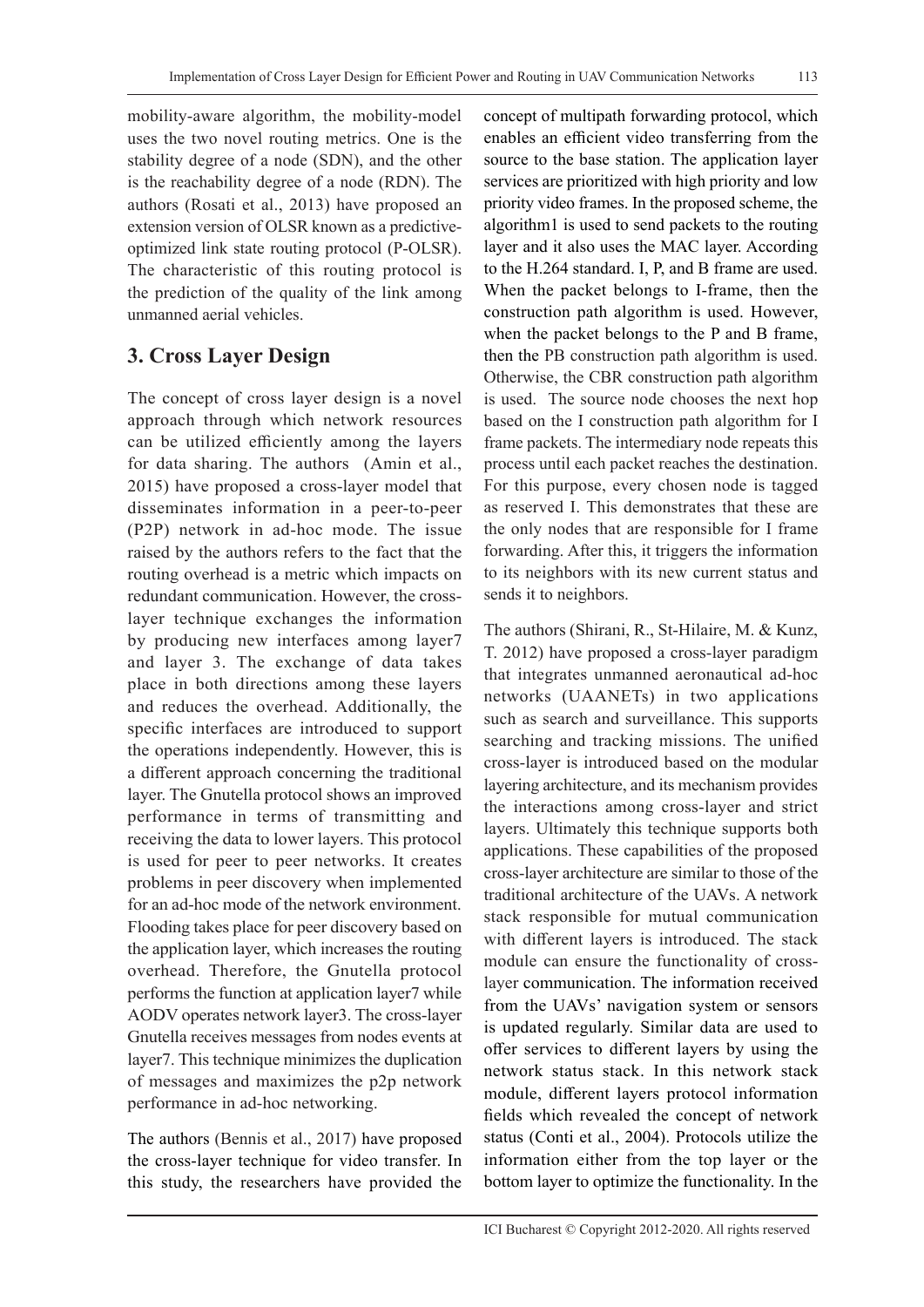UAVs navigation system, the sensors receive the navigation information from the network status stack. However, the data gathered from other UAVs are served to different layers. This status information is regularly updated, and it ensures the contemporary network status.

The store carries forward based UAANET (SCFUAV) mechanism proposed in the architecture is implemented in the bundle layer. This concept is not available in traditional architecture. The delay tolerant data is handled by this layer (Jonson et al., 2008). The stabilized wireless links in a UAANET (SWUAV) mechanism proposed for the UAVs links stability are employed to reduce the delay, and the error-prone stable links are required during the UAVs random movement. However, the channel characterization research can be carried out to introduce the routing metric for suitable and durable links among UAVs.

The authors (Gu & Zhu, 2013) have discussed the cross-layer design and have explored the mobile ad-hoc network by combining the first three layers. The problem which is addressed is represented by the prediction of interference duration along the route, which is imposed by the neighbor nodes at each hop. Subsequently, the link breakage and the interference issue are highlighted. However, the authors have used the cross-layer design technique. They have proposed a minimum interference routing (MIR) protocol, which is considered an interference-aware routing mechanism, in which a new metric is introduced to guarantee that, at a low interference, the route links will not be disturbed.

The authors (Divya, Subasree & Sakthivel, 2015) have proposed the approach known as minimal total transmission power routing (MTPR), which is the reactive approach to discover a path at minimum total tx power. By using the routing mechanism of MTPR, the path between source and destination is chosen. It computes the network efficiency according to the density of nodes having minimum residual battery power. Initially, this mechanism calculates all the routes of the total transmission power and selects an optimized way. MTPR performs the routes calculation of the route operation as:

In route L, the total transmission power is computed as:

$$
P_{t} = \sum_{i=1}^{d} P(n_{i,}n_{i+1}) \forall nodes n_{i} \in L
$$
 (1)

The node k power can be computed as:

$$
P_k = \min(P_t) \tag{2}
$$

However, during the data transmission, MTPR depends on the bit error ratio and the interference that is drawn back and produces a more significant E-2-E delay. The efficient power-aware routing (EPAR) is another reactive approach that proves to be more efficient when it escalates the lifetime of the network. It discovers all the nodes which are present in the network and identifies the total power. Besides, it determines the lost energy of a specific link and chooses an optimal route among all the neighbors by utilizing the minimax formulation. It also uses a traffic density factor to improve the packet delivery ratio (PDR). This mechanism minimizes the total variance in residual battery power (RBP) of every node through dynamic topology (DT).

By using the min-max formulation technique, the total power can be computed as:

$$
\max_{k} = (k)T_{k}(t) = \min_{i \in k} (k)T_{i}(t)
$$
\n(3)

The consumed power (CP) can be computed as:

$$
E_c = \sum_{i=1}^{k} T(n_i, n_{i+1})
$$
\n(4)

The dense network due to the high movement of nodes increases the overload messages. The more significant topology changes produce more overhead. In this study, the authors discuss the performance metrics for the routing protocol efficiency concerning throughput, power consumption, residual energy, and network lifetime. The residual battery power metric is used for the performance evaluation of power aware routing as the power is the total amount of information routed by a node vs. the residual battery power of a considered node, which is computed by using the formula.

$$
ResidualBatteryPower of knode
$$
\n
$$
= \sum_{k} power of knodeattimet
$$
\n(5)

 $L = n_0, n_1, n_2, \ldots, n_d$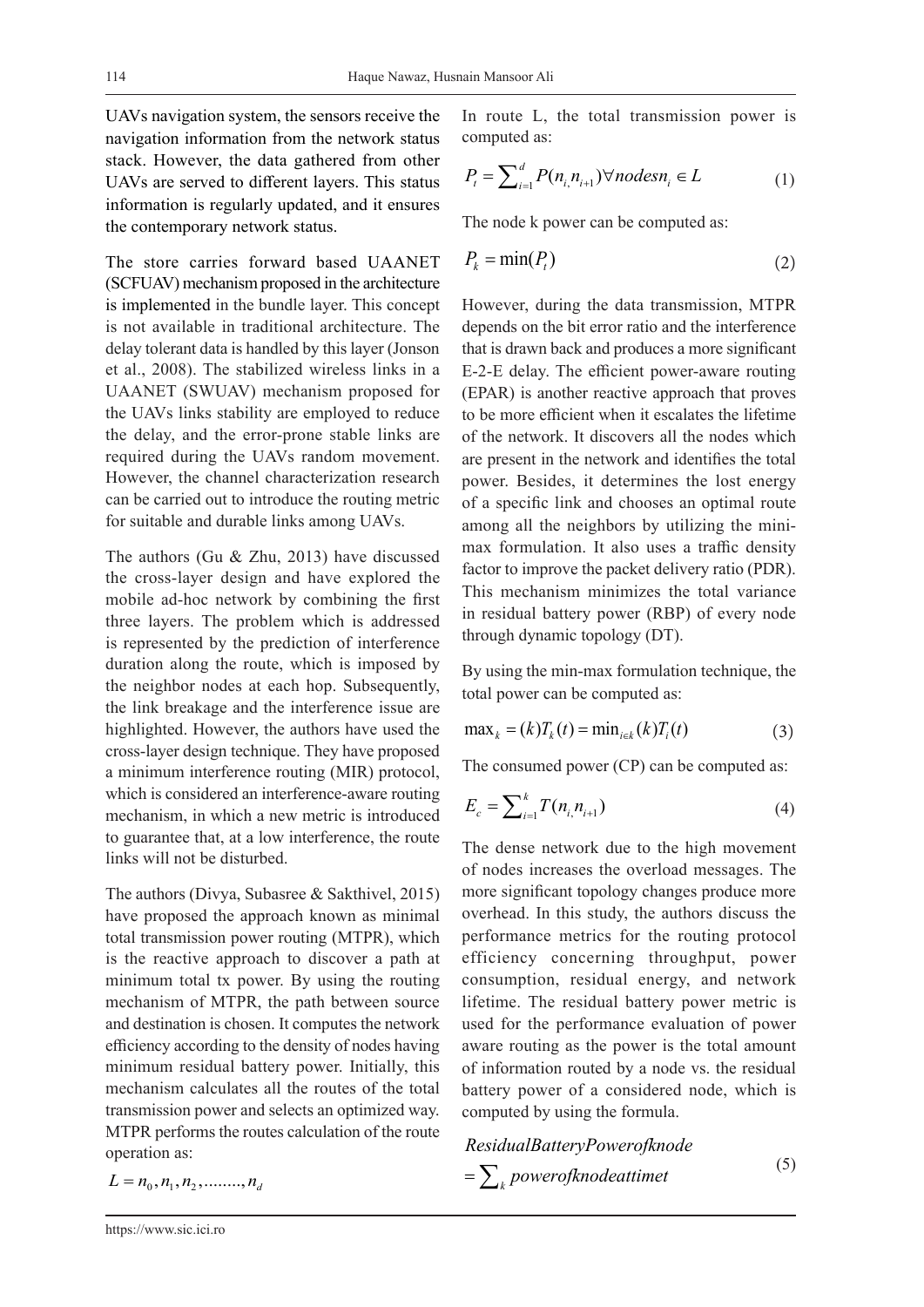The power consumption is a metric that is taken into consideration when the battery power is consumed because of the communication of data packets. If a node is communicating, it means it is utilizing power. The consumption of battery power by a node indicates that the power is used for computing the routing table and maintaining the routing decisions. CP can be calculated as:

$$
Power Consumption of node k =\nTotal Power - \sum_{k} power of node kat time t
$$
\n<sup>(6)</sup>

 $TotalPower = \sum_{k} energy of nodekattimet$  (7)

However, it has been studied that packet vs. battery power is used as a metric of network performance. However, when the residual battery power of all the communication nodes is high, the ad-hoc network efficiency will be affected.

The throughput metric represents the average rate of successful data packets delivered from the source node to the destination node through the network communication channel. For evaluation, the ns2.29 simulator tool is used for the implementation of MTPR, EPAR, and DSR. As per simulation results, the EPAR performs better as compared to other routing protocols.

### **4. Proposed Cross Layer Design (CLD) for Efficient Power and Routing**

The proposed Cross-layer design communication ensures efficient power and routing among the physical and network layers. Figure 1. depicts the cross layer design (CLD) for efficient power and routing.



**Figure 1.** Cross layer design for efficient power and routing

The multi-antenna relay is used to send the strengthened signal to the network layer. The strengthened signal received by the network layer initiates the hello messages to be aware of the connected neighbors and to update the routes by selecting the best MPR. This cross-layer design ensures the link availability, which increases the efficiency of routing due to combining effect of the optimal transmit power in request to send (RTS), clear to send (CTS), and acknowledgments of the link layer for data packet at each hop. This provides the link availability and minimizes the probability of link break among the neighbor UAVs. The efficient power is controlled at the MAC layers, CTS, DATA, and acknowledgment (ACK) information packets are sent at an optimized transmit power level in order to ensure the communication.

The process is followed by the received signal strength (RSS) at the UAV node by integrating the above-discussed packets, which ensure the availability of links.

The proposed design uses the omnidirectional and directional antennas in terms of the multi-antenna relay. In order to ensure the efficient power of signals from the node to Mac and the routing layer interactions, the Mac layer RTS, CTS, DATA, and ACK information packets are transmitted at the lowest power. The packet header field contains RTS, CTS, DATA, and ACK information and includes a field of transmission power level used to manipulate the packet at optimum power. The IEEE 802.11g is used to send and transmit RTS, CTS, DATA, and ACK packets, to the UAV node that receives the packet by using the relay.

#### **4.1 Algorithm for Efficient Power**

Begin

Let  $Pt[L] = 3$ 

Step 1: Read the power table // Check the power table (Pt) at the transmitter node for the destination/ receiver node address and its stored power value Ptt.

Step 2 If not available in the table // If node entry is available, then  $Pt[L] = Ptt$ 

Step 3 RTS power = node entry (power)  $\frac{1}{4}$  Add this power value in the header of RTS and send RTS.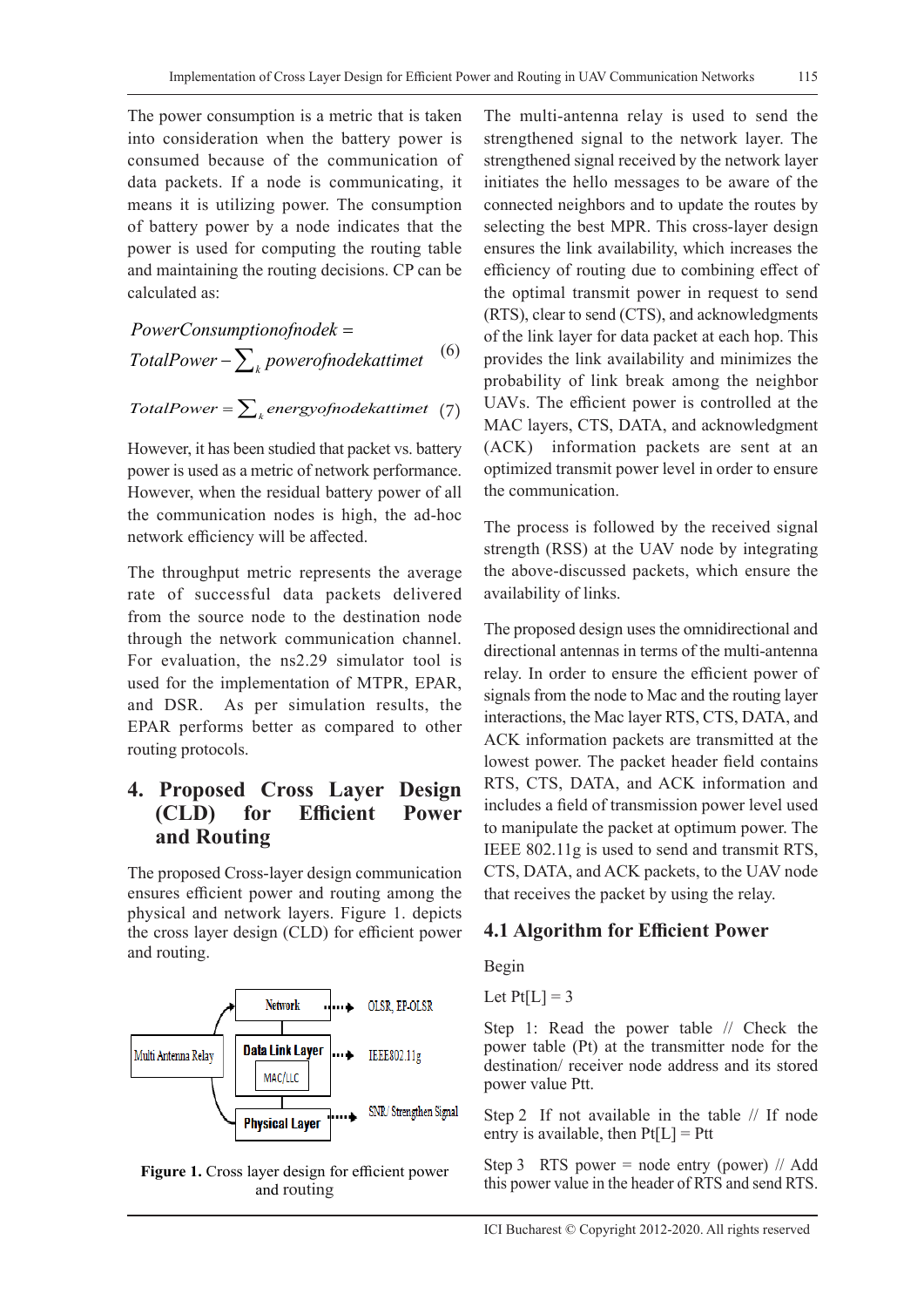Step 4 Transmit RTS

Step 5 Extract transmit power (CTS) // extract the power CTS value at node. Calculate the optimized transmit power.

Step 6 Calculate optimum transmit power (DATA)

Step 7 Update (power table) // Update the power table.

Step 8 DATA power = power L (power table) // Add the power level in Data Packet and send Data Packet with updated power value

Step 9 Send DATA packet

Step 10 Read ack

Step 11 end

### **4.2 Implementation of EPOLSR Routing Protocol**

The proposed protocol is an extension of the OLSR routing protocol known as efficient power optimized link state routing (EPOLSR) Protocol. This protocol has been implemented and evaluated by developing the testbed experiment scenarios in the UAVCN environment. By using different parameters EPOLSR, OLSR, performance is observed in experiment #01, and in experiment #02, the performance of EPOLSR, OLSR, DSR, and AODV protocols is observed.

# **5. Research Methodology**

The experimental method is used for the implementation of routing protocols. However, the OPNET modeler research tool has been used for experiment#01. The OLSR and the proposed EPOLSR routing protocols have been implemented by using cross layer design in the 802.11g environment.

# **6. Experiment #01**

# **6.1 Experimental Setup**

The experiment has been carried out by using the simulator tool. The scenario has been developed by using 50 UAV nodes. The routing protocol OLSR has been configured in the scenario with the default setting. The WLAN

https://www.sic.ici.ro

physical characteristics of standard 802.11g are used. The main characteristics of this scenario are shown in Table 1. Similarly, the EPOLSR has been configured by using the same wireless LAN physical characteristics standard 802.11g environment and the simulation has been run.

| <b>Table 1.</b> Characteristics of the Testbed Scenario |  |  |  |
|---------------------------------------------------------|--|--|--|
| Experiment #01                                          |  |  |  |
|                                                         |  |  |  |

| <b>Parameters</b>             | <b>Values</b>              |
|-------------------------------|----------------------------|
| <b>Simulation Environment</b> | <b>OPNET</b> Modeler       |
| <b>Routing Protocols</b>      | OLSR, EPOLSR               |
| Size of Network               | $3000x3000$ m <sup>2</sup> |
| Number of UAVs                | 50                         |
| DataRate                      | 54 Mbps                    |
| Application                   | Video Streaming            |
| Depiction of_Application      | High Browsing              |
| WLAN Phy: Characteristic      | IEEE 802.11g               |
| Mobility Model                | Random Waypoint            |
| Simulation running time       | $800$ Sec                  |

The 50 UAVs nodes scenario is developed for a network size of 3000x3000 m2 . The application, profile, mobility, and nodes are configured. After the application, the attributes of the application are configured as video streaming. Subsequently, the application definition is set at high browsing. Then, the profile definition is set for the FTP and HTTP services. The mobility model random waypoint is used for video streaming. The WLAN physical features and characteristics are configured by using IEEE 802.11g. Then the chosen data rate set at 54 Mbps, the configured channel setting which is auto assigned, the tx power configured by using 0.005 watts, the fragmentation-threshold, which is 1024 and the buffer-size which is 256000 are the parameters used and updated in all the nodes of the OLSR.

A similar configuration is carried out by using EPOLSR and implementing the cross-layer design proposed model. The network simulation running time is set at 800 sec, and in the simulation window, the kernel preference is selected as the optimized. Then the simulation is run. With the same configuration parameters, DSR and AODV are configured and simulated. Subsequently, upon completion of the simulation, the results are collected and discussed below.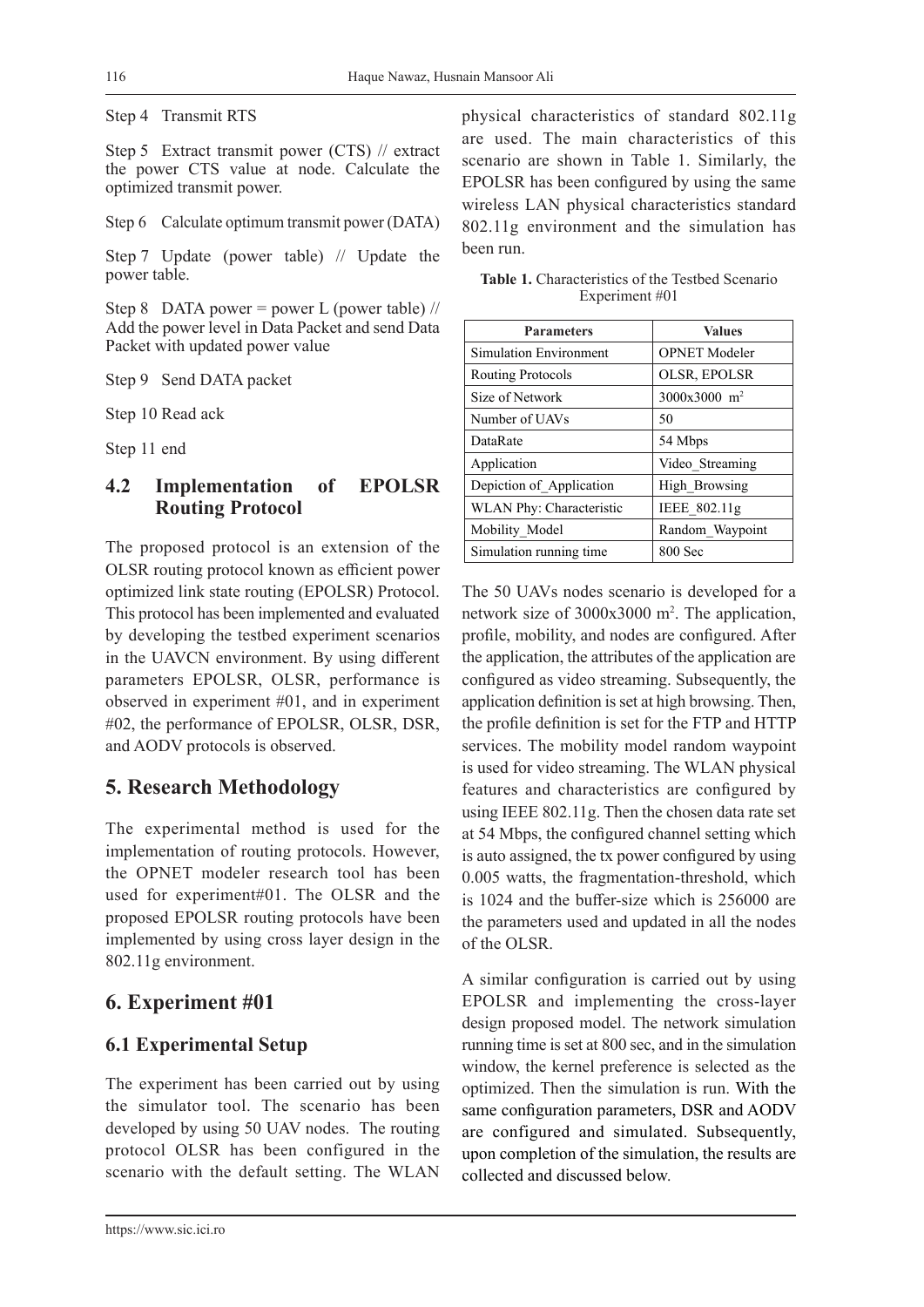### **6.2 Results and Discussion**

The results are observed, theoretically explained, and illustrated below.



**Figure 2.** EPOLSR vs. OLSR throughput

The results show that in the 802.11 WLAN environment, the OLSR throughput is 15 Mbps, as delineated in Figure 2 above. However, EPOLSR throughput is 18.8 Mbps, when 50 nodes are used in the scenario. It has been observed that the EPOLSR throughput is greater as compared to OLSR. In terms of throughput metric the EPOLSR performance better than the OLSR.



**Figure 3.** EPOLSR vs. OLSR media access delay

The results show that, in the 802.11 WLAN environment, the OLSR produces a 0.0000063 sec WLAN media access delay, as delineated in Figure 3 above. However, the EPOLSR produces a 0.0000020 sec WLAN media access delay in the scenario of 50 nodes.

# **7. Experiment #02**

### **7.1. Experimental Setup**

The experiment has been carried out by using the simulator tool. The scenario has been developed by using 15 nodes. The routing protocol OLSR has been configured in the scenario with the default setting. The WLAN physical characteristics of standard 802.11g are used. The main characteristics of this scenario are shown in Table 2. After this experimental setup, the scenario has been accomplished. Similarly, the EPOLSR has been configured by using the same wireless LAN physical characteristics standard cross layer design in the 802.11g environment, and the simulation has been run. DSR and AODV are also set in experiment #02.

|                | <b>Table 2.</b> Characteristics of the Testbed Scenario |  |
|----------------|---------------------------------------------------------|--|
| Experiment #02 |                                                         |  |

| $L$ Apermient $\theta$   |                                    |  |
|--------------------------|------------------------------------|--|
| <b>Parameters</b>        | <b>Values</b>                      |  |
| Simulation Environment   | <b>OPNET</b> Modeler               |  |
| <b>Routing Protocols</b> | <b>AODV, DSR, OLSR</b><br>& EPOLSR |  |
| Size of Network          | 3000x3000 m <sup>2</sup>           |  |
| Number of UAVs           | 15                                 |  |
| Data Rate                | 54 Mbps                            |  |
| Application              | Video Streaming                    |  |
| Depiction of Application | High Browsing                      |  |
| WLAN Phy: Characteristic | IEEE 802.11g                       |  |
| Mobility Model           | Random Waypoint                    |  |
| Simulation Time          | $250$ Sec                          |  |

The 15 UAVs nodes scenario is developed, having a network size of 3000x3000 m<sup>2</sup>. The application, profile, mobility, and nodes are configured. After the application, the attributes of the application is updated by selecting the video streaming. Subsequently, the application definition is set at high browsing. Then, the Profile definition is set for the FTP and HTTP services. The mobility model random waypoint is used for video streaming.

The WLAN physical features and characteristics are configured by using IEEE 802.11g. Then the chosen data rate set at 54 Mbps, the configured channel setting which is auto assigned, the tx power configured by using 0.005 watts, the fragmentation-threshold, which is 1024 and the buffer-size which is 256000 are the parameters used and updated in all the UAV nodes of the OLSR.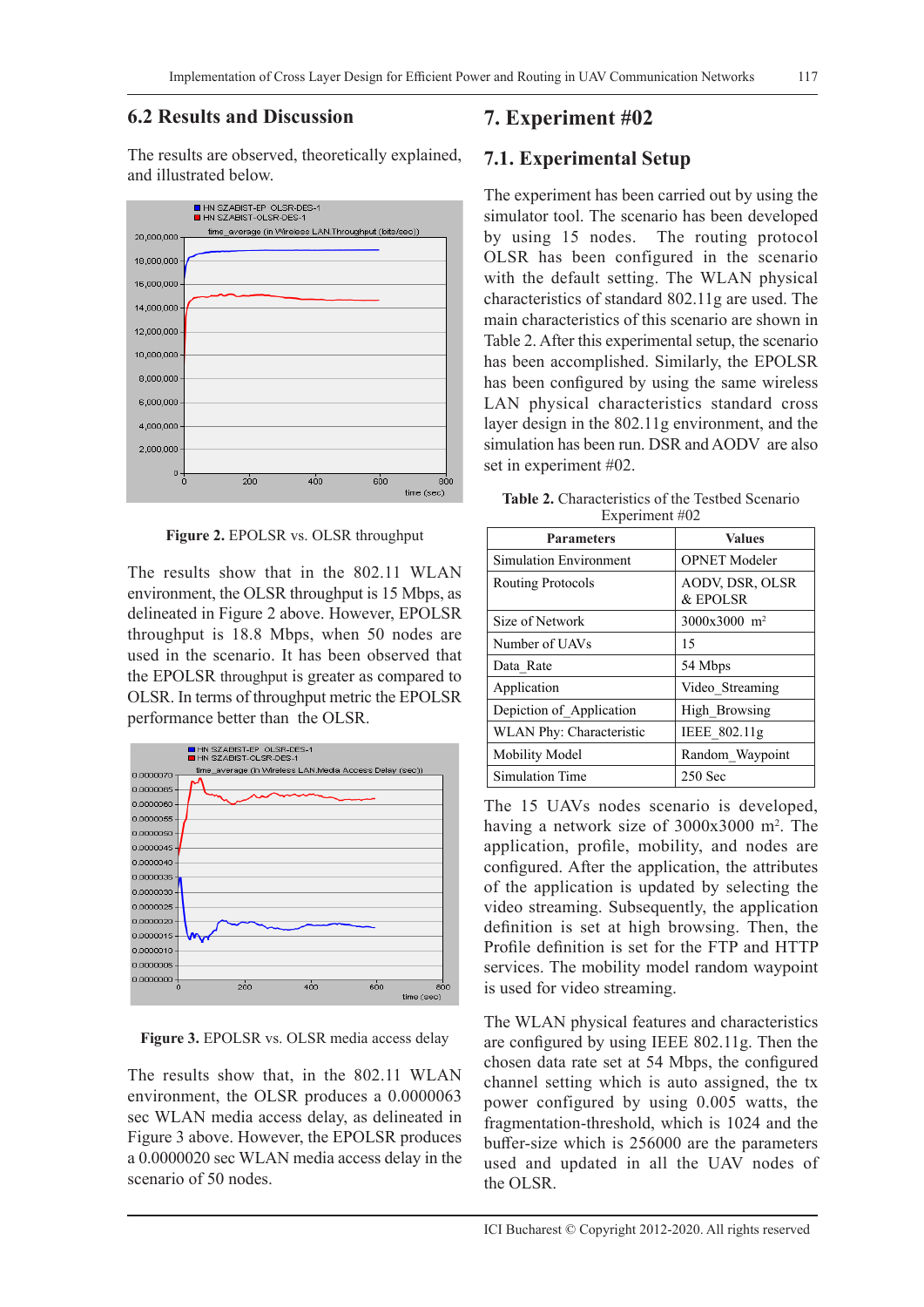$0.015$  $0.014$ 0.013  $0.012$ 0.011  $0.010$ 0.009 0.008

A similar configuration is carried out by using EPOLSR and implementing the cross-layer design proposed model. The network simulation running time is set at 250 sec, and in the simulation window, the kernel preference is selected as optimized. Then the simulation is run. With the same configuration parameters, DSR and AODV are configured and simulated. Subsequently, upon completion of the simulation, the results are collected and discussed below.

#### **7.2 Results and Discussion**

The four parameters considered in the experiment are the received routing traffic, the WLAN data dropped, the throughput, and the medium access delay. The results are discussed below and are graphically illustrated in Figures 4, 5, 6, and 7.



**Figure 4.** EPOLSR vs. OLSR traffic received



**Figure 5.** AODV, DSR, OLSR vs. EPOLSR WLAN data dropped



SZABIST- AODV-DES-1<br>SZABIST- DSR-DES-1 □ SZABIST-OLSR-DES-1<br>□ SZABIST-EP OLSR-DES-1

**Figure 6.** AODV, DSR, OLSR vs. EPOLSR WLAN media access delay

 $\frac{1}{150}$ 

2ÒO

250 time (sec)

time average (in Wireless LAN.Media Access Delay (sec))



**Figure 7**. AODV, DSR, OLSR vs. EPOLSR WLAN throughput

The results show that, in the 802.11 WLAN environment, the received OLSR routing traffic is 0.3 Mbps, as delineated in Figure 4 above. However, the received EPOLSR routing traffic is 0.9 Mbps, in the scenario of 15 nodes . It has been observed that the EPOLSR traffic received is greater as compared to OLSR. In terms of routing traffic receieved metric the EPOLSR performance better than the OLSR.

The results show that, in the 802.11 WLAN environment, the WLAN data decreases 550 bps when AODV is used, the WLAN data decreases 348 bps when DSR is used, the WLAN data dropped 750 bps when OLSR is used, and the WLAN data decreases 352 bps when EPOLSR is used as delineated in Figure 5. It has been observed that in the EPOLSR WLAN data decreses is less as compared to OLSR, DSR and AODV.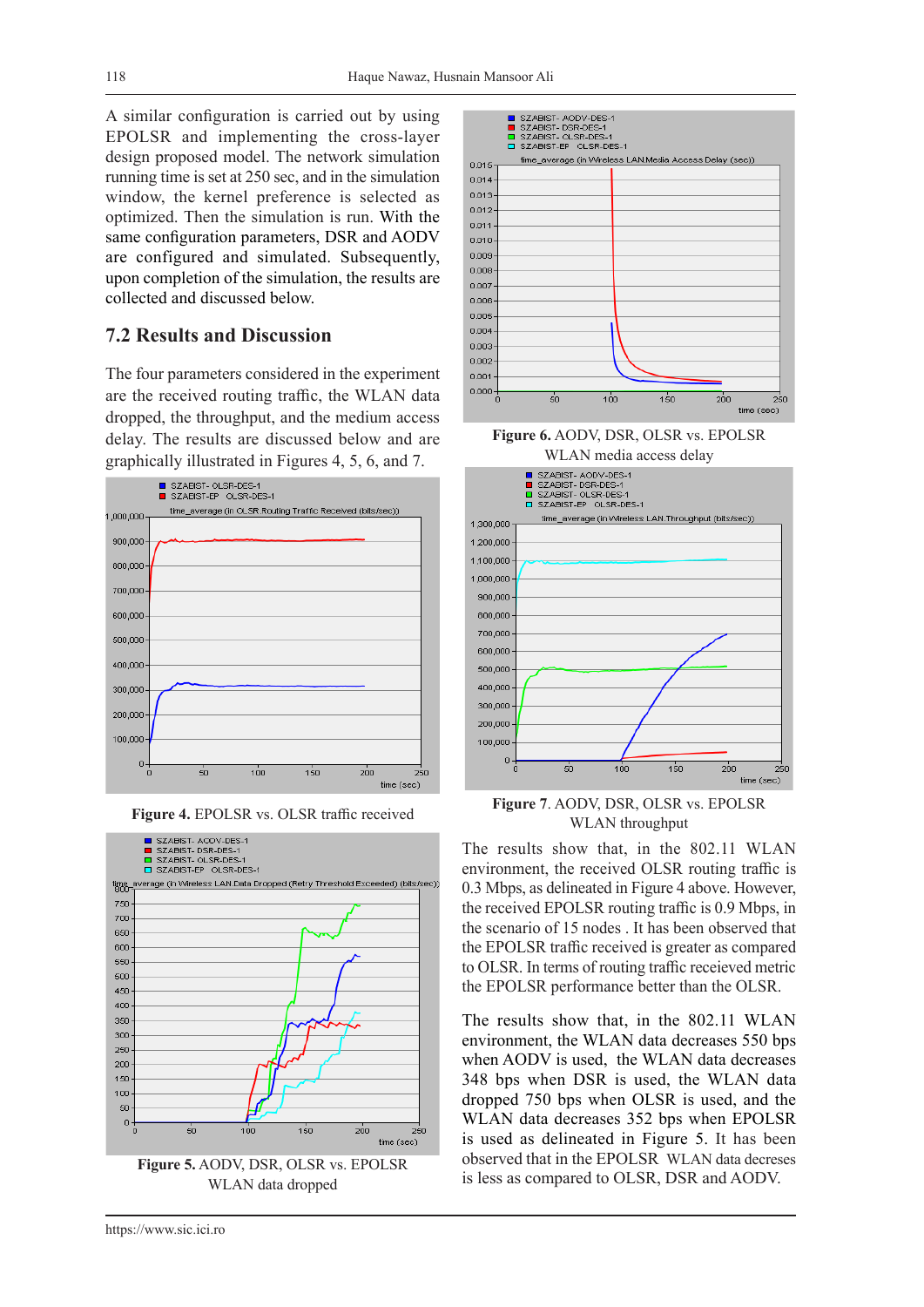The results show that, in the 802.11g WLAN environment, the AODV produces a 0.0045 sec WLAN media access delay, the DSR produces a 0.015 sec WLAN media access delay, and the OLSR produces a 0.0008 sec WLAN media access delay, as delineated in Figure 6 above. However, the EPOLSR produces a 0.0001 sec WLAN media access delay. It has been observed that the EPOLSR produces less media access delay as compared to OLSR, DSR and AODV.

The results show that, in the 802.11g WLAN environment, the AODV throughput is 0.7 Mbps, the observed DSR throughput is 0.05 Mbps, the observed OLSR throughput is 0.5 Mbps, as delineated in Figure 7 above. However, the EPOLSR throughput is 1.1 Mbps. Overall, it has been found that the EPOLSR protocol performs better than OLSR, DSR and AODV protocols.

### **8. Conclusion**

This paper explores the routing protocols of the UAVs network and proposes a cross-layer design for efficient power and routing, which is implemented by using the OPNET modeler. The experimental testbed scenarios are developed,

# **REFERENCES**

Alshabtat, A. I. & Dong, L. (2011). Low Latency Routing Algorithm for Unmanned Aerial Vehicles Ad-Hoc Networks, *International Journal of Electrical, Computer, Energetic, Electronic and Communication Engineering*, *5*(8), 984-990.

Amin, R., Hussain, M., Ismail, A. & Iqbal, M. M. (2015). A cross layer design for energy efficiency in peer to peer application over manet, *Science International Journal*, *28*(6), 5183-5187.

Bekmezci, I., Sahingoz, O. K. & Temel, Ş. (2013). Flying ad-hoc networks (FANETs): A survey, *Ad Hoc Networks*, *11*(3), 1254-1270. DOI: 10.1016/j.adhoc.2012.12.004

Bennis, I., Piamrat, K., Fouchal, H. & Ayaida, M. (2017). A cross-layer scheme for multimedia transfer over AdHoc networks. In *IEEE International Conference on Communications (ICC)* (pp. 1-6). DOI: 10.1109/ICC.2017.7997018

Casaquite, R. & Hwang, W.-J. (2006). Evaluation and Optimization of Joint Scheduling, Power Control, and Routing in Ad Hoc Wireless Networks. In *International Conference on*  and the OLSR and EPOLSR routing protocols are implemented by using the same WLAN features of the IEEE 802.11g in experiment #01. The first testbed scenario is designed with a 50 nodes density for video streaming application. Nevertheless, the performance of the OLSR and EPOLSR has also been evaluated in this study. By examining the performance of the OLSR and EPOLSR protocols, it has been observed that the proposed routing protocol EPOLSR performs better when compared to OLSR. In the second testbed experiment #02, the existing conventional protocols OLSR, DSR, and AODV are compared with EPOLSR. However, the efficient power optimized link state routing protocol (EPOLSR) has been found better as it increases the throughput and minimizes the media access delay.

### **Acknowledgements**

The authors of this article would like to acknowledge the unconditional and continued support of SZABIST, in terms of providing resources and encouraging environment. The research work presented in this paper has not been supported by any organization.

*Hybrid Information Technology* (pp. 697-704). DOI: 10.1109/ICHIT.2006.133

Chen, L., Zhang, Q., Li, M. & Jia, W. (2007). Joint Topology Control and Routing in IEEE 802.11-Based Multiradio Multichannel Mesh Networks, *IEEE Transactions on Vehicular Technology*, *56*(5), 3123-3136. DOI: 10.1109/TVT.2007.900509

Conti, M., Maselli, G., Turi, G. & Giordano, S. (2004). Cross-layering in mobile ad hoc network design, *Computer*, *37*(2), 48-51. DOI: 10.1109/ MC.2004.1266295

Cruz, E. (2018). A comprehensive survey in towards to future FANETs, *IEEE Latin America Transactions*, *16*(3), 876-884. DOI: 10.1109/ TLA.2018.8358668

Divya, M., Subasree, S. & Sakthivel, N. K. (2015). Performance Analysis of Efficient Energy Routing Protocols in MANET, *Procedia Computer Science*, *57*, 890-897. DOI: 10.1016/j. procs.2015.07.504